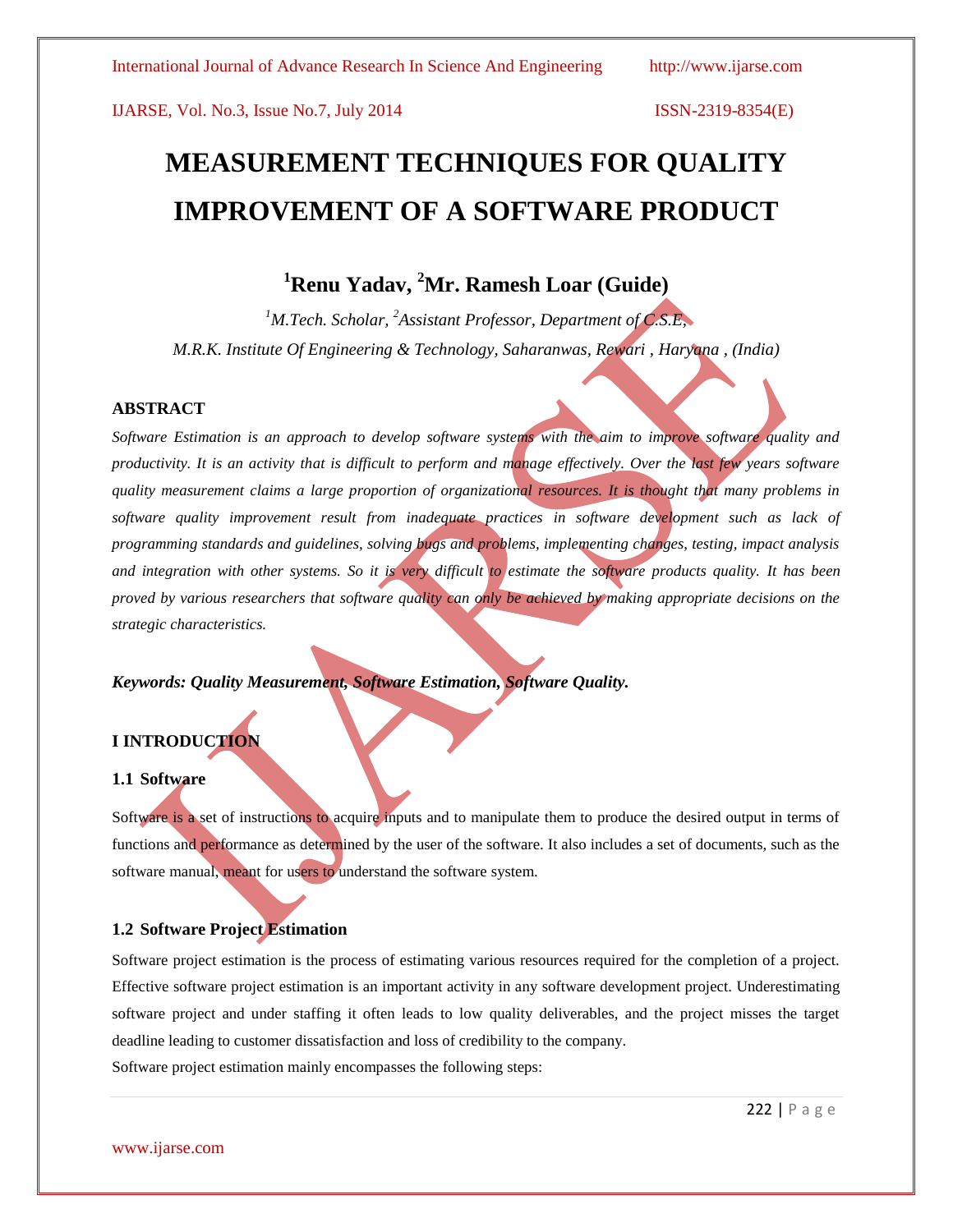### International Journal of Advance Research In Science And Engineering http://www.ijarse.com

### IJARSE, Vol. No.3, Issue No.7, July 2014 ISSN-2319-8354(E)

- 1. Estimating the Size of Project. There are many procedures available for estimating the size of a project, which are based on quantitative approaches like estimating Lines of Code or estimating the functionality requirements of the project called function point.
- 2. Estimating Efforts Based on Person-month or Person-hour. Person-month is an estimate of personal resources required for the project.
- 3. Estimating Schedule in Calendar Days/Month/Year Based on Total Person-month required and Manpower Allocated to the project. Duration in calendar month = Total person-months/Total manpower allocated.
- 4. Estimating Total Cost of the Project Depending on the Above and Other Resources. In a commercial and competitive environment. Software project estimation is crucial for managerial decision-making. The following table gives the relationship between various management functions and software metrics/indicators. Project estimation and tracking help to plan and predict future projects and provide baseline support for project management and supports decision-making.

### **1.3 Motivation**

Nowadays IT industry is the need of the hour. The use of software is the key factor in IT industry. Any of the software is not 100% accurate. There is always a scope of improvement in it. It is a continuous process to obtain the maximum quality and efficiency of the software. Considering the fact, we can use "fuzzy logic" for quality improvement of a software product because this is not much used for quality improvement of software product.

### **1.4 Objective**

This is a major concern for the software industry, as lack of estimation performance often causes budget overruns, delays, lost contracts or poor quality software. Because of these rather dramatic consequences, there is a high demand for more research on the topic of estimation and measurement in software development projects. The objective of my research works are follows: To analyses existing quality models and compare them. To design a proposed framework for prediction of software size that helps in quality improvement. To design a software quality model using Fuzzy Logic.

### **II THEORETICAL BACKGROUND**

Over the past decades large investments in software engineering research and development have been made by academia and the software industry. These efforts have produced considerably insight in the complex domain of software development, and have paid off in the shape of the improved tools, languages, methodologies and techniques.

Software estimation has always been an active research area. Accurate software estimation is desirable in any software project, not only to properly schedule budget, resources, time and cost and avoid overrun but also to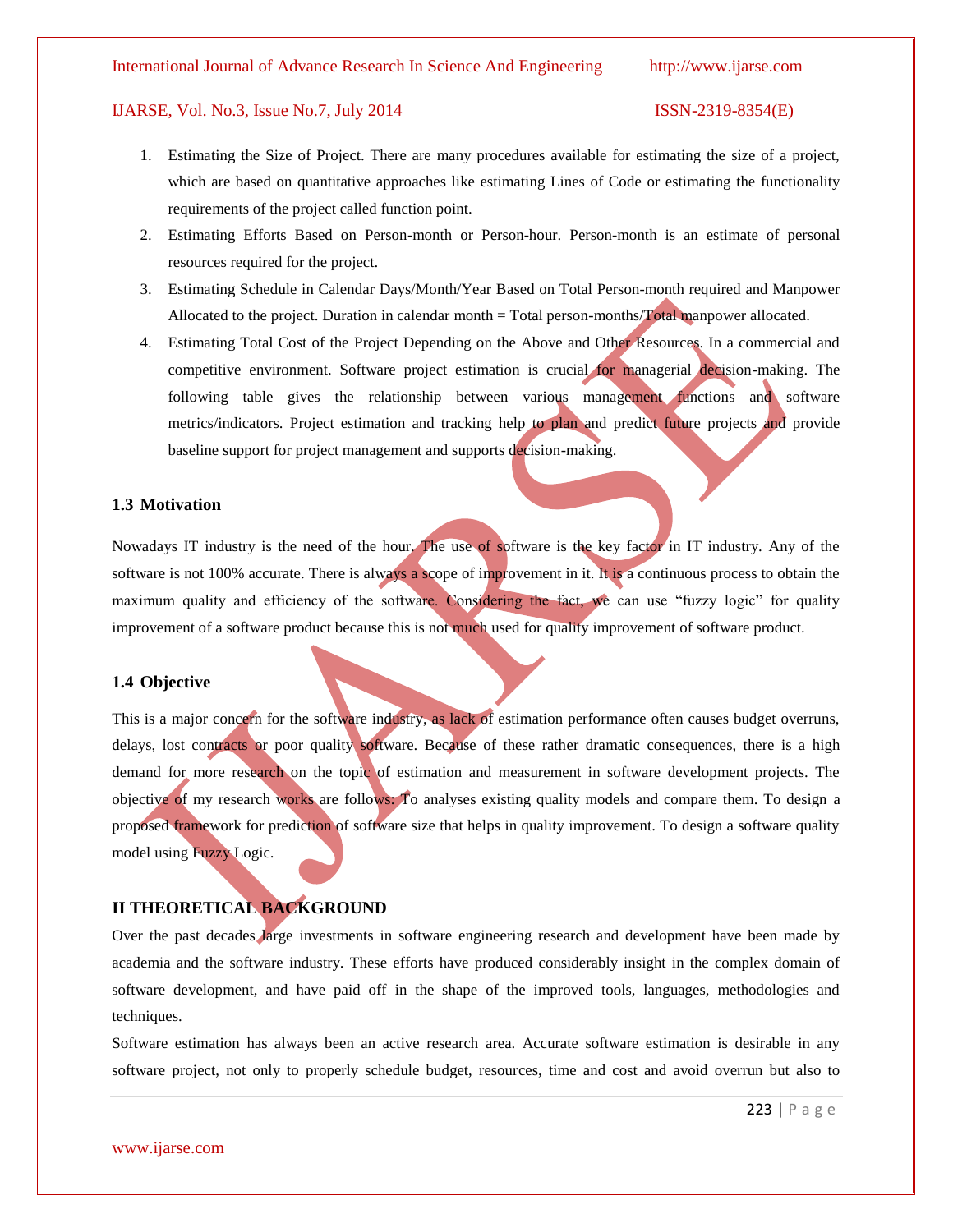# reasonably estimate as software organizations with better estimates and planning will be able to get the projects in bidding. Pre-bid estimation is paramount in getting business for the company. Accuracy of pre-bid estimation governs the smooth running and success of a project. Estimation output forms the basis for subsequent project plan and activities as well as client commitments [1].

### **2.1 Software Size Computation**

- Effort estimation in person-hour is derived from software size.
- Cost & budget calculation.
- Proper scheduling, resource allocation is done as a final step.



**Figure 1: Basic Project Estimation Procedure**

### **2.2 Estimation Methodologies**

### **2.2.1 Analogy Method**

In analogy approach the project to be estimated is compared with the already completed projects of that type if exists. The historical data of previously completed projects helps in the estimation. However it works only when previous data is available needs to systematically maintained database.

### **2.2.2 Top down Method**

Top down approach requires less functional and non-functional requirements and is concerned with the overall characteristics of the system to be developed. This estimation is quite abstract at the start and accuracy improves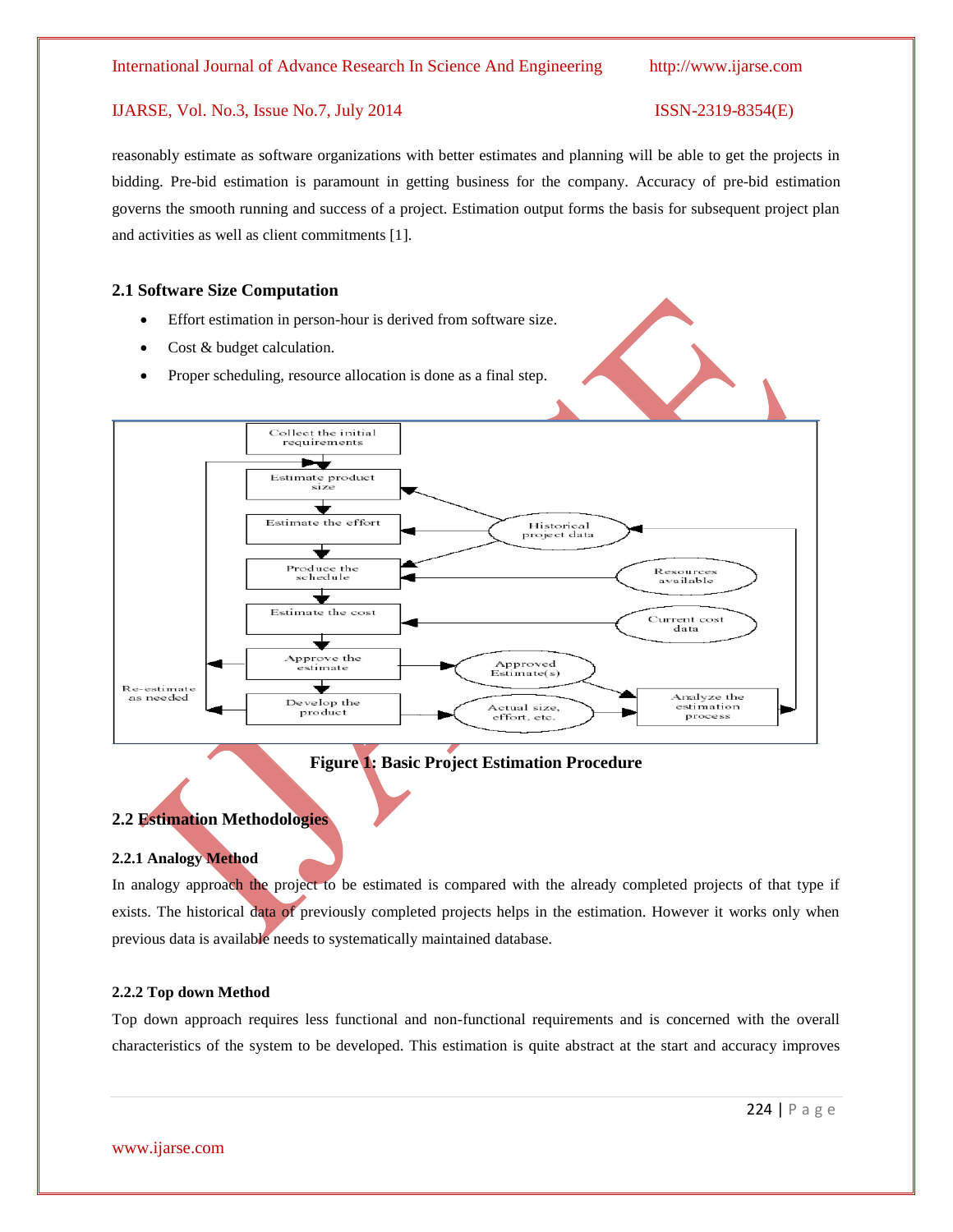step by step. It can underestimate the cost of solving difficult low-level technical components. However top down approach takes into account integration, configuration management and documentation costs.

### **2.2.3 Bottom up Method**

This method does estimation of each and every individual component and combines all components to give the overall, complete estimation of project. This approach can be an accurate method if the system has been designed in detail. However bottom up method can underestimate the cost of system level activities such as integration and documentation.

### **2.3 Estimation Techniques**

1. Parametric Approach like FP (Function Point), LOC etc and various model based estimations.

2. Heuristic Approach that covers Expertise Based, Learning Oriented estimations etc. All of the heuristic techniques are "soft" in that no model based estimation is used. There are many techniques that come under parametric as well as heuristic approaches. Few are elaborated.

### **2.3.1 Parametric Approach**

- a) Line Of Code (LOC): Direct software size can be measured in terms of LOC (Lines of code), one of the oldest techniques. This measure was first proposed when programs were typed on cards with one line per card. Its disadvantage is that accuracy of LOC is highly dependent on the software completion and before that only expert judgment estimates can be given. Also LOC is language dependent.
- b) Function Points Metrics: Albrecht of IBM developed the Function Point metrics [2]. In 1984, the nonprofits organization, International Function Point User Group's IFPUG set standards of Function Point Analysis and promoted the metrics and its development.
- c) COCOMO and COCOMO-II: Constructive Cost MOdel (COCOMO) was first proposed by Barry W. Boehm [3]. An empirical well-documented, independent model not tied to a specific software vendor, based on project experience is quite popular for software cost and effort estimation. The most fundamental calculation in the COCOMO model is the use of Effort Equation to estimate the number of Person-Months required developing a project. The estimate of a project's size is in SLOC. To get the respective results COCOMO takes LOC. COCOMO- II takes LOC, Function or Use Case points as software size input.
- d) COCOMO model is provided for three operational modes:
- e) Organic: Applied in projects that have a small, experienced development team developing applications in a familiar environment.
- f) Semi-detached: Semi-detached mode is for projects somewhere in between.
- g) Embedded: Embedded mode should be applied to large projects, especially when the project is unfamiliar or there are severe time constraints.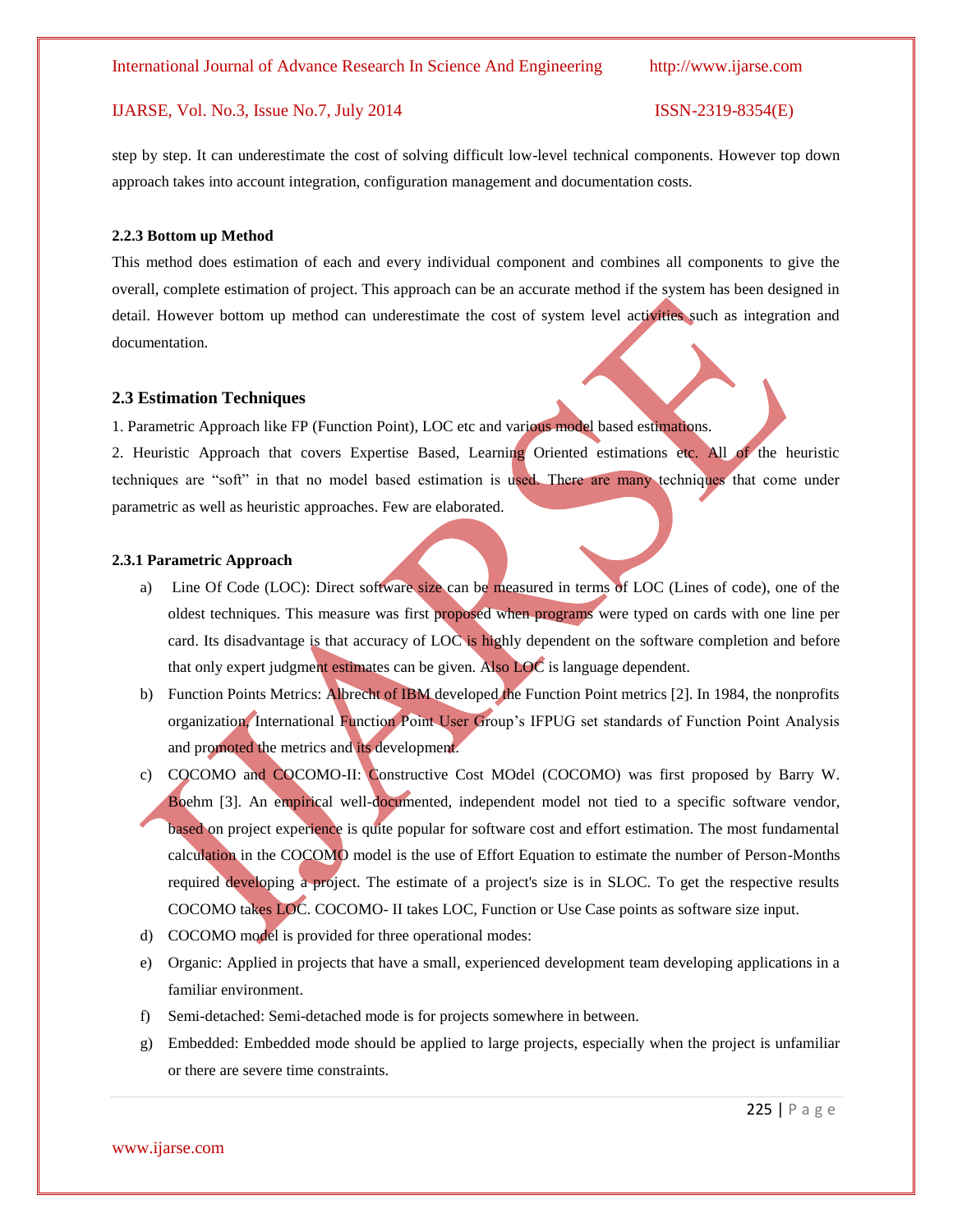### **2.3.2 Basic COCOMO Model**

A brief overview of basic COCOMO is illustrated.

a) Feature Points. To apply FP logic to software such as system software, communication software etc, there is another method called Feature Points. Feature point extends the function points [4] to include algorithms as a new class [5]. It has an additional parameter to measure algorithms with a weight of 3. Feature point model is not in popular use however this measurement is especially useful for systems with little input/output and high algorithmic complexity, such as mathematical software, discrete simulations, and military applications.

| Mode          | <b>Effort</b>               | <b>Schedule</b>                       |
|---------------|-----------------------------|---------------------------------------|
| Organic       | Effort = $2.4(Size)^{1.05}$ | Time = $2.5\text{(Effort)}^{0.38}$    |
| Semi-detached | Effort = $2.4(Size)^{1.02}$ | $Time = 2.5(Effort)^{0.36}$           |
| Embedded      | Effort = $2.4(Size)^{1.20}$ | Time = $2.5$ (Effort) <sup>0.32</sup> |
|               |                             |                                       |

b) 3-D Function Points. 3-D function points [6] focuses on the problem of applying function points to scientific and real-time applications. The model uses three dimensions to measure data, function and control. It has also been claimed that the model is suitable for project oriented development. IV) UKSMA Mark II FPA. Symons [7]-[8] proposed a new variant based on Albrecht"s FPA method in 1988. He concluded that besides 14 influential factors cited by Albrecht 6 more factors would be helpful. This metric was called Mark II FPA. UKSMA (United Kingdom Software Metrics Association) maintains Mark II FPA Standard.

### **2.3.3 Heuristic Approach**

a) Expert Judgment Method: Expert judgment is done based on experience either just by a project manager or by a team of experts involved in the project. Process iterates until some consensus is reached. It works well in situations where no historical data is available. For estimation accuracy industry data can be used as a reference. Very small growing organization often makes use of this technique, however irrespective of the size or maturity of a software house, expert judgment is the wildly used method in the Industry. Several variations are adopted under expert estimation like it can be done in a group of experts of different domains belonging to the same or different projects [9].

Recommendations for Better Estimation

- 1. For accuracy any estimation technique should be applied through both the top down and bottom up approach.
- 2. Estimate the software size using a number of techniques, and then average these results to produce a combined estimate.
- 3. Estimation becomes more accurate as the development progresses.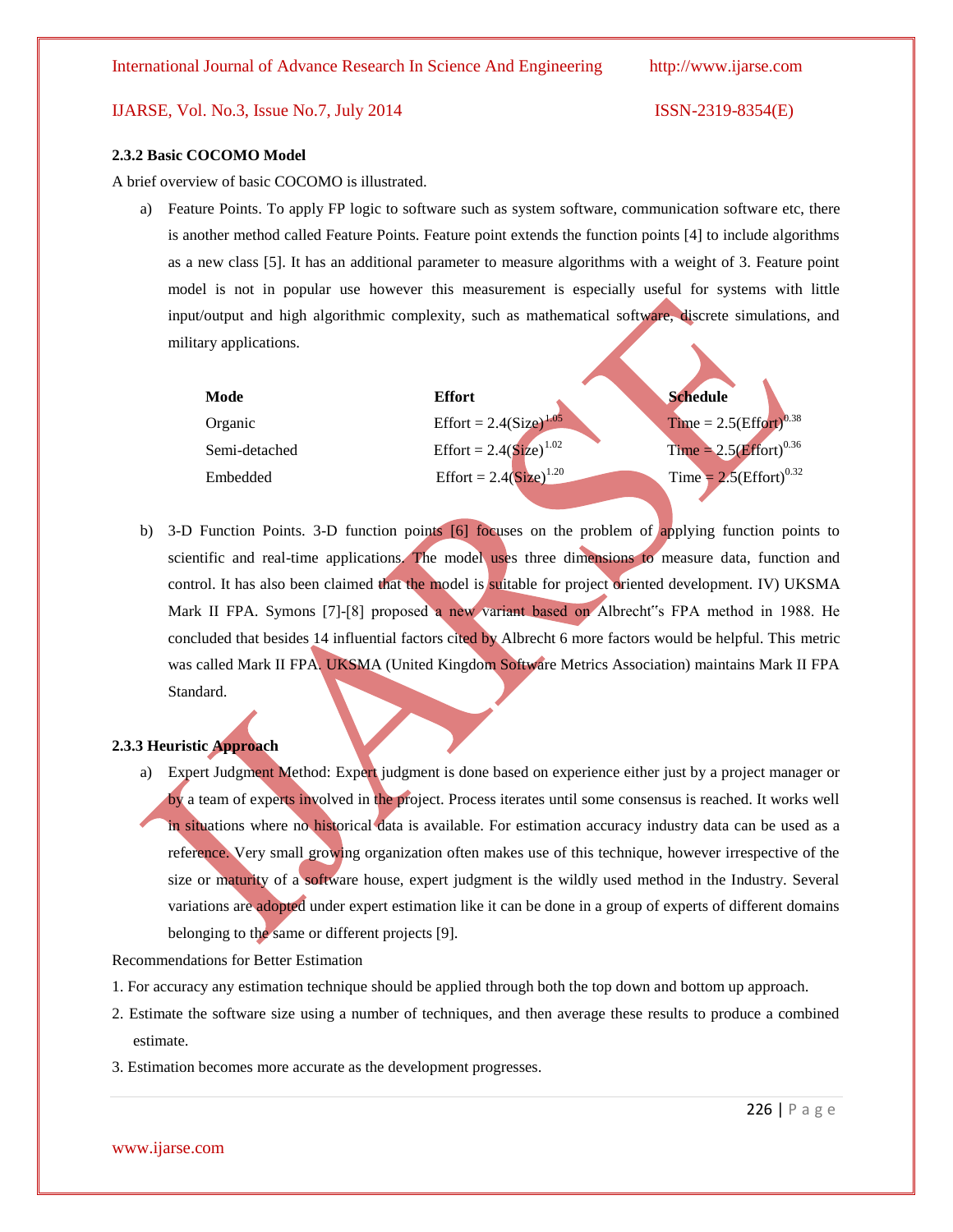### International Journal of Advance Research In Science And Engineering http://www.ijarse.com

### IJARSE, Vol. No.3, Issue No.7, July 2014 ISSN-2319-8354(E)

- 4. Estimation should be based on several methods. If these do not return approximately the same result, then one has insufficient information available to make an estimate. Some action should be taken to find out more in order to make more accurate estimates.
- 5. As the metrics program matures, use the data collected from previous projects to develop specific estimating procedures and formulas.
- 6. Remember to re-estimate as the project progresses. Software estimates usually increase over the life of the project, and one should adjust cost and effort estimates accordingly.
- 7. Estimate the size of each program component (function block or software component) independently and relate this size to similar products and project components

### **III PROPOSED WORKS**

### **Objective 1: -To analyses existing qualities models and compare them.**

There are a number of quality models in software engineering literature, each one of these quality models consists of a number of quality characteristics (or factors, as called in some models). These quality characteristics could be used to reflect the quality of the software product from the view of that characteristic. Selecting which one of the quality models to use is a real challenge. In this paper, we will discuss the contents of the following quality models:

- 1. McCall's Quality Model.
- 2. Boehm's Quality Model.
- 3. Dromey's Quality Model.
- 4. FURPS Quality Model.
- 5. ISO 9126 Quality Model.

In addition, we will focus on a comparison between these quality models, and find the key differences between them. The rest of this paper is structured as follows: presents an overview of the five common quality models used in software engineering. It contains a detailed analysis and comparison between the five quality models.

## **Objective 2: - To design a proposed framework for prediction of software size that helps in quality improvement.**

### **Objective 3: -To design a software quality model using Fuzzy Logic.**

Fuzzy Logic

The Fuzzy Logic Toolbox for use with MATLAB is a tool for solving problems with fuzzy logic.

The concept of Fuzzy Logic (FL) was conceived at the beginning of the 70s by Lotfi Zadeh, a professor at the University of California at Berkley, and presented not as a control methodology, but as a way of processing data by allowing partial set membership rather than crisp set membership or non-membership. Fuzzy logic is a convenient way to map an input space to an output space. The mathematical concepts behind fuzzy reasoning are very simple. What makes fuzzy nice is the "naturalness" of its approach and not its far-reaching complexity. The FL model is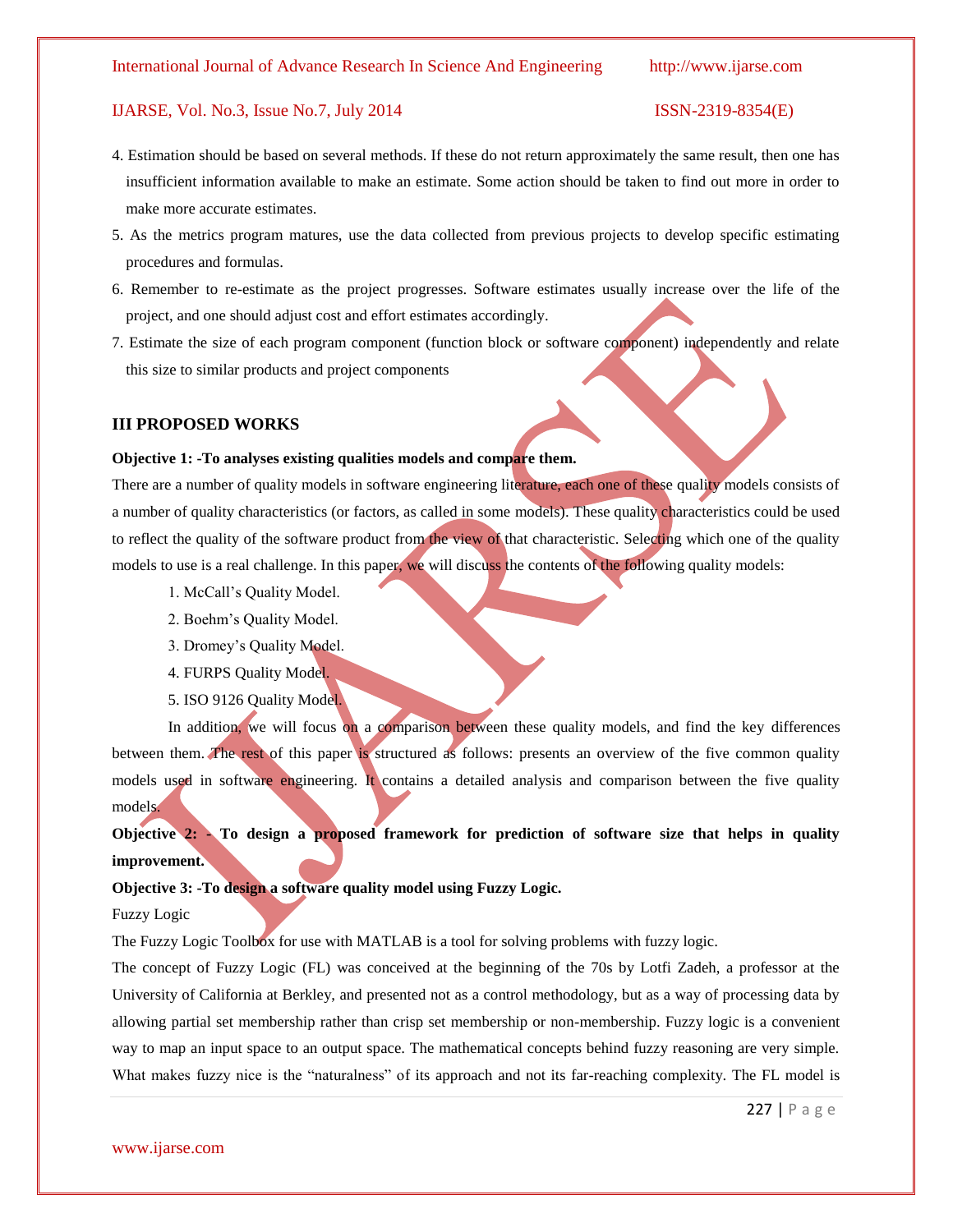empirically-based, relying on an operator's experience rather than their technical understanding of the system. It provides a convenient way to represent Linguistic variables and subjective probability. Linguistic variables are the variables whose values are not numbers but words or sentences in a natural or artificial language. The use of fuzzy set theory allows to incorporate the unavoidable imprecision of the data.



base (rule base and data base) supplied by domain experts

### **Defuzzification**

Combine the rules and defuzzify them to get crisp output

Implementing a fuzzy system requires that the different categories of the different inputs be represented by fuzzy sets which, in turn, is represented by membership functions.

Membership function-A membership function (MF) is a curve that defines how each point in the input space is mapped to a membership value (or degree of membership) between 0 and 1. The input space is sometimes referred to as the *universe of discourse*, a fancy name for a simple concept. There are total 11 membership functions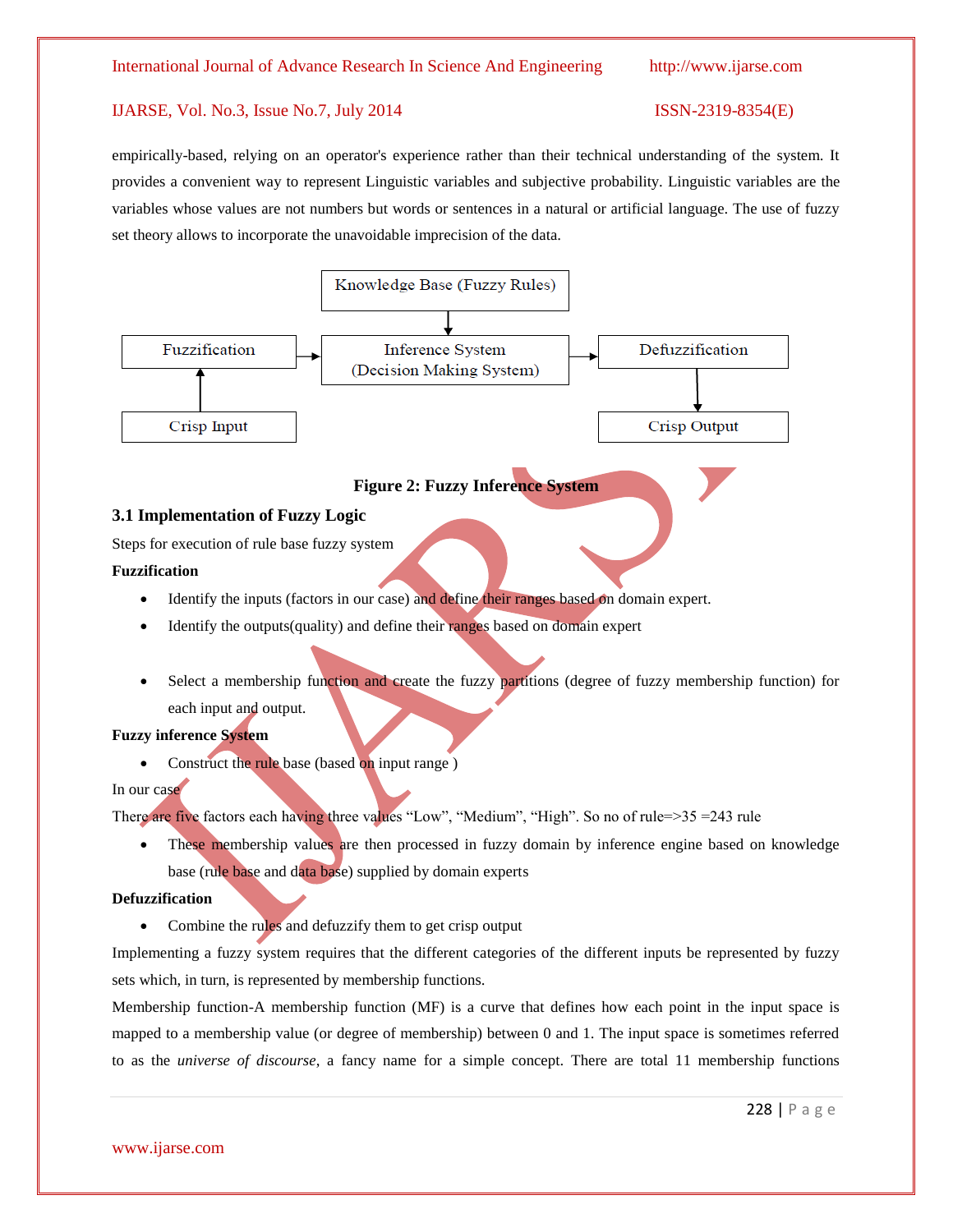available in MATLAB. We considered Triangular Membership Functions (TMF) for our problem, because of its simplicity and heavy use by researchers for prediction models.

Triangular Membership Functions (TMF) - It is a three-point function, defined by minimum a, maximum *c* and modal value *b* i.e. TMF (*a*, *b*, *c*), where ( $a \le b \le c$ ).

a: lower boundary and c: upper boundary where membership degree is zero

b: the centre where membership degree is 1

$$
\mu_A(x) = \begin{cases}\n0 & \text{if } x \le a \\
\frac{x-a}{b-a} & \text{if } a \le x \le b \\
\frac{c-x}{c-b} & \text{if } b \le x \le c \\
0 & \text{if } x \ge c\n\end{cases}
$$



### **Figure 3: Triangular Membership Functions**

### **IV CONCLUSION**

We compared the existing software quality models. We gone through these models and studied about the similarities and differences among them. Also we gone through the different factors related to their qualities. Further we proposed framework for prediction of software size that helps in quality improvement.

In our work we proposed a fuzzy model where, Quality was a measure of characteristics of Software Product. Output shows that these factors have strong correlation with Quality. Result of this model can be a direction for software developer to improve the quality of a software product. It can be concluded that the quality the software product we found to be medium.

### **REFERENCES**

[1] Marcos Kalinowski (2011). From Software Engineering Research to Brazilian Software Quality Improvement, 25th Brazilian Symposium on Software Engineering IEEE.

[2] Albrecht (1979). Measuring Application Development, in Proceedings of Joint share/guide/ibm Application Development Symposium.

[3] B.W. Boehm (1981). Software engineering economics, Englewood Cliffs, NJ: Prentice Hall.

[4] Changli Sun (2010). Software Documents Quality Measurement- A Fuzzy Approach IEEE.

[5] Côté, M.-A, Suryn, W, Martin, R. A, LaporteC. Y (2004b). The analysis of the industrial applicability of software product quality ISO standards: the context of MITRE's Software Quality Assessment exercise, in Proceedings of the 12th International Software Quality Management & inspire Conference (BSI), Canterbury, Kent, United Kingdom.